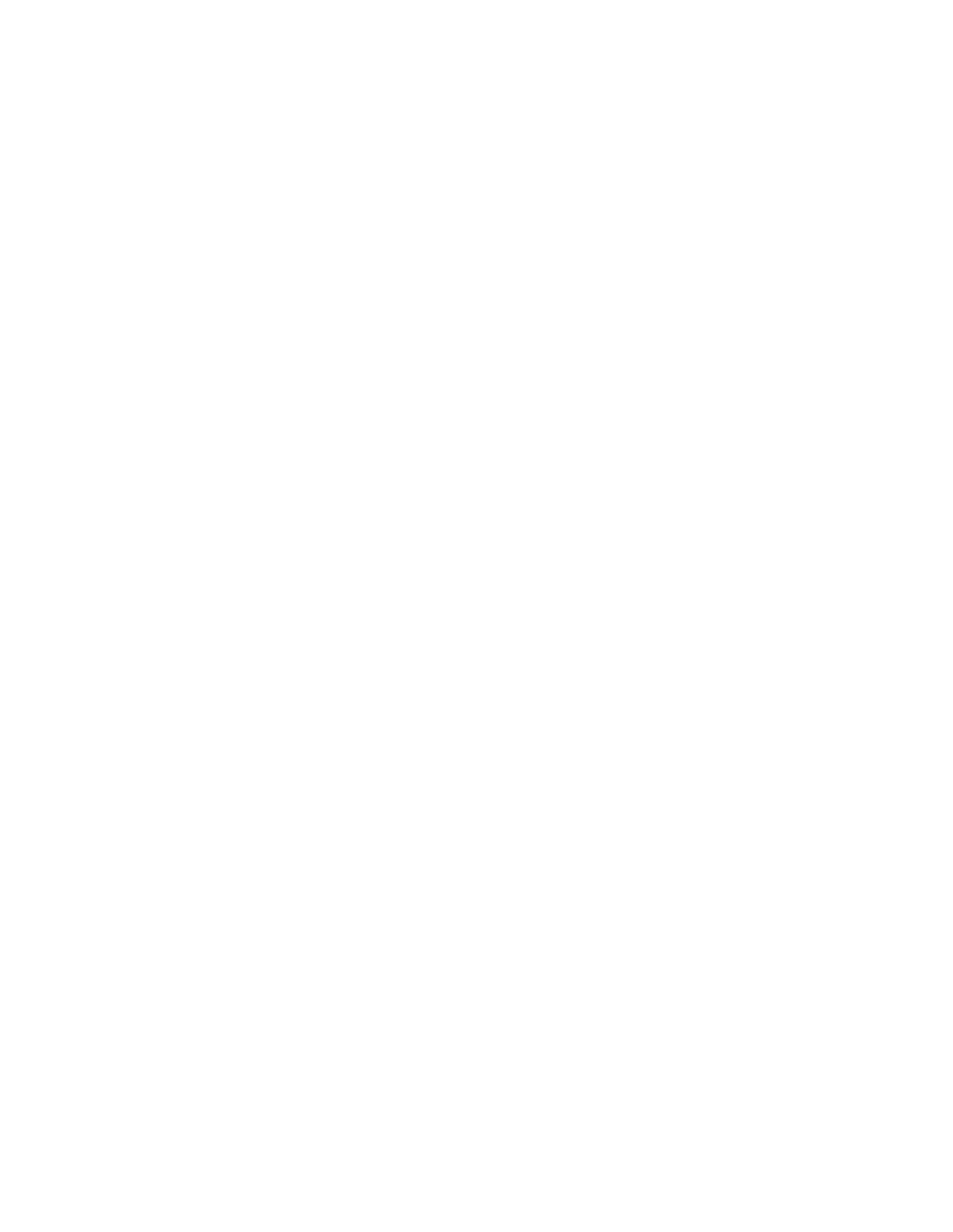## **INITIAL POVERTY AND SOCIAL ANALYSIS**

| Country:                                                                                                                                                                                                                                                                                                                                                                                                                                                                                                                                                                                                                                                                                                                                                                                                                                                                                                                                                                                                                                                                                                                                                                                                                                                                                                                                                                                 | Cambodia                     | Project Title:           | Tonle Sap Poverty Reduction and<br>Smallholder Development Project (Additional<br>Financing) |
|------------------------------------------------------------------------------------------------------------------------------------------------------------------------------------------------------------------------------------------------------------------------------------------------------------------------------------------------------------------------------------------------------------------------------------------------------------------------------------------------------------------------------------------------------------------------------------------------------------------------------------------------------------------------------------------------------------------------------------------------------------------------------------------------------------------------------------------------------------------------------------------------------------------------------------------------------------------------------------------------------------------------------------------------------------------------------------------------------------------------------------------------------------------------------------------------------------------------------------------------------------------------------------------------------------------------------------------------------------------------------------------|------------------------------|--------------------------|----------------------------------------------------------------------------------------------|
| Lending/Financing<br>Modality:                                                                                                                                                                                                                                                                                                                                                                                                                                                                                                                                                                                                                                                                                                                                                                                                                                                                                                                                                                                                                                                                                                                                                                                                                                                                                                                                                           | Project Additional Financing | Department/<br>Division: | Southeast Asia Department/ Environment,<br>Natural Resources and Agriculture Division        |
| POVERTY IMPACT AND SOCIAL DIMENSIONS<br>I.                                                                                                                                                                                                                                                                                                                                                                                                                                                                                                                                                                                                                                                                                                                                                                                                                                                                                                                                                                                                                                                                                                                                                                                                                                                                                                                                               |                              |                          |                                                                                              |
| A. Links to the National Poverty Reduction Strategy and Country Partnership Strategy<br>Cambodia's poverty rate has fallen from 47.8% in 2007 to 18.9% (14.45% in urban areas, 19.9% in rural areas) in<br>2012. More than 60% of poverty reduction was a result of positive developments in the agriculture sector. However,<br>the number of vulnerable people has increased. Most people who escaped poverty did it by a small margin. The loss<br>of only 1,200 Riels per day (\$0.3) would cause a dramatic increase of Cambodia's poverty rate back to 40% and as<br>such it is essential to keep the agricultural growth rate at 5% per annum over the next 15 years to keep real farm<br>incomes growing. Agriculture will continue to be a driving force in accelerating economic growth and reducing<br>poverty, especially in rural areas. The Government's poverty reduction strategy paper also emphasizes the role of<br>agriculture and rural development in poverty reduction. Rapid agricultural transformation is the only way out of<br>extreme poverty in the Tonle Sap Basin provinces. The proposed project will help reduce poverty in the project area,<br>which is the home of more than a third of the country's population. Innovative ideas for poverty reduction will be<br>tested in pilot schemes for possible replication in other parts of the country. |                              |                          |                                                                                              |
| <b>Poverty Targeting:</b><br>В.<br>□General Intervention □Individual or Household (TI-H) ⊠Geographic (TI-G) □Non-Income MDGs (TI-M1, M2, etc.)                                                                                                                                                                                                                                                                                                                                                                                                                                                                                                                                                                                                                                                                                                                                                                                                                                                                                                                                                                                                                                                                                                                                                                                                                                           |                              |                          |                                                                                              |
| About 91% of Cambodia's poor people live in rural areas. The project will target IDPoor 1 (the poorest) and IDPoor 2<br>(the second poorest) in the rural areas of the 7 provinces in Cambodia. IDPoor 1 and IDPoor 2 are defined under the<br>Identification of Poor Households Programme, led by the Ministry of Planning (MOP) in collaboration with the<br>Department of Local Administration (DOLA) of the<br>Ministry of Interior. Details<br>be found<br>can<br>at<br>http://www.mop.gov.kh/projects/idpoor/tabid/154/default.aspx                                                                                                                                                                                                                                                                                                                                                                                                                                                                                                                                                                                                                                                                                                                                                                                                                                                |                              |                          |                                                                                              |
| C. Poverty and Social Analysis                                                                                                                                                                                                                                                                                                                                                                                                                                                                                                                                                                                                                                                                                                                                                                                                                                                                                                                                                                                                                                                                                                                                                                                                                                                                                                                                                           |                              |                          |                                                                                              |
| 1. Key issues and potential beneficiaries.<br>Smallholder farmers, fishers, livestock operators, rural women involved in farm, off-farm, and nonfarm production,<br>processing, trading, and service-related activities are the potential beneficiaries of the project. Poor ethnic minorities<br>and socially excluded groups will gain improved access to inputs, technology, and markets, together with enhanced<br>employment opportunities.                                                                                                                                                                                                                                                                                                                                                                                                                                                                                                                                                                                                                                                                                                                                                                                                                                                                                                                                         |                              |                          |                                                                                              |
| 2. Impact channels and expected systemic changes.<br>The beneficiaries would need (i) improved land, water, labor, and capital productivity; (ii) access to improved<br>technology and markets; and (iii) access to information and communication technology (ICT). Beneficiaries producing<br>and processing for supply to markets would need knowledge and extension services for compliance with food safety<br>and quality requirements. Below is a summary of how the project will address the potential constraints in accessing<br>proposed benefits and services.                                                                                                                                                                                                                                                                                                                                                                                                                                                                                                                                                                                                                                                                                                                                                                                                                |                              |                          |                                                                                              |
| a. Increased Factor Productivity. Inadequate facilities, and lack of extension knowledge and information-delivery<br>capacity at the provincial and commune level, are major hindrances. The project will overcome these obstacles<br>through provision of extension and training services on improved cropping pattern, crop rotation, and farming<br>systems, focusing on environmental sustainability and market demands.<br>b. Improved Access to Products and Financial Markets. Lack of outreach, credit management, and capital<br>base and savings mobilization are the main constraints in the financial markets. Obstacles preventing access to<br>product markets include poor communications, and poor processing and storage infrastructure in some of the<br>areas covered by the project. The project will support improvements of such infrastructure as farm-to-market roads<br>and community-based storage facilities.<br>c. Development of Rural ICT. A lack of backbone infrastructure for ICT and unreliable power supply can become                                                                                                                                                                                                                                                                                                                                |                              |                          |                                                                                              |
| a constraint to access to and application of ICT by smallholders and rural households. The cooperation with private<br>sector on satellite networks will be promoted through the project.<br>d. Disaster risk management. Rural Cambodia and the agricultural sector in particular are severely impacted by<br>recent disasters such as floods and droughts. The project will provide capacity building to commune councilors and<br>communities in disaster risk management, and make sure that design of the project infrastructure takes into                                                                                                                                                                                                                                                                                                                                                                                                                                                                                                                                                                                                                                                                                                                                                                                                                                         |                              |                          |                                                                                              |

consideration climate resilience and disaster risk reduction.